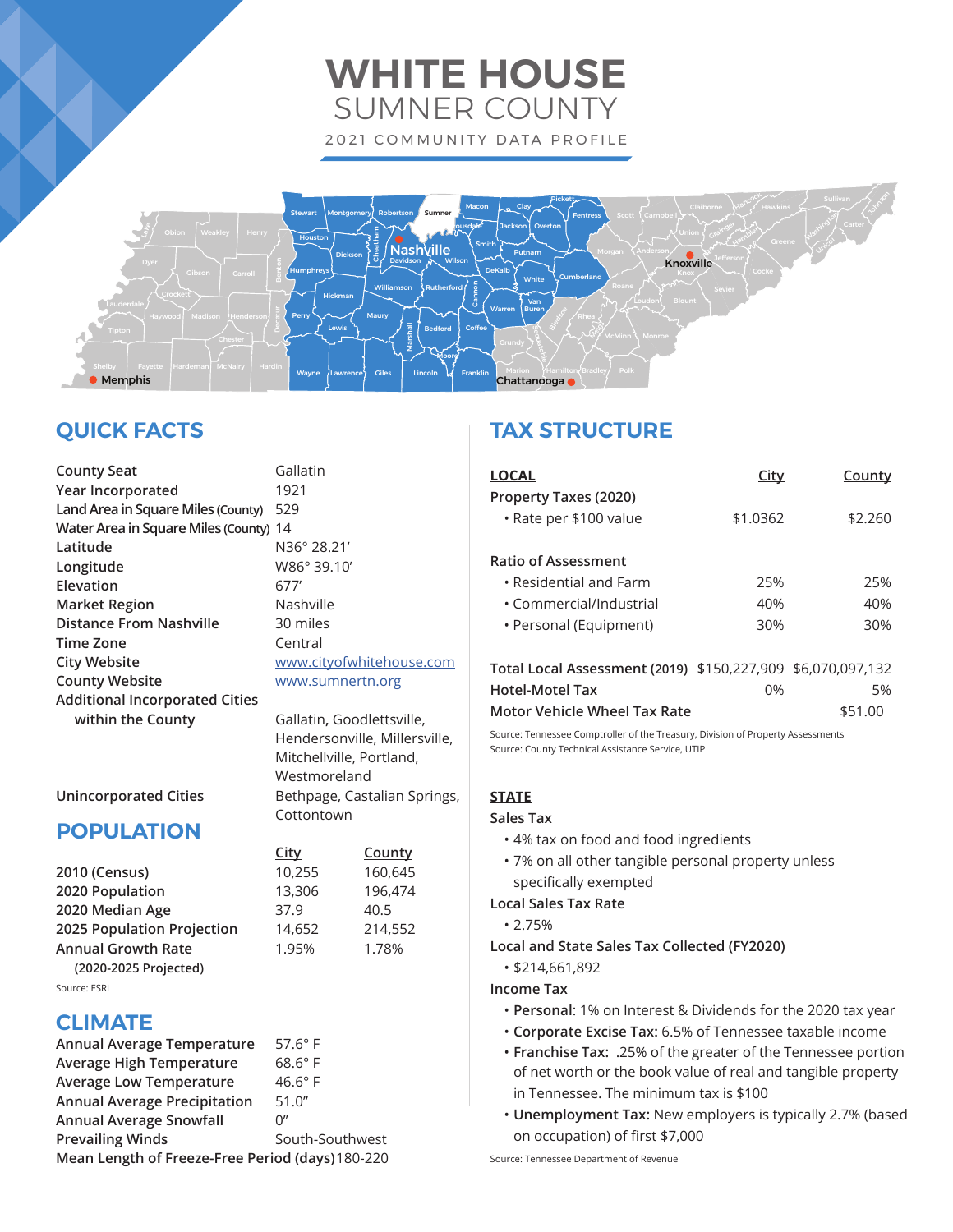## **EDUCATION**

| <b>District Name</b>                        | <b>Sumner County</b> |
|---------------------------------------------|----------------------|
| Type of Public School System                | County               |
| District Grades Served                      | $Pre-K-12$           |
| <b>Number of Schools</b>                    | 49                   |
| <b>Number of Classroom Teachers</b>         | 2,148                |
| <b>Student to Teacher Ratio</b>             | 14:1                 |
| <b>Additional Staff</b>                     | 300                  |
| <b>Total Number of Students</b>             | 30,425               |
| <b>GRADES</b> (2019-2020)                   |                      |
| Pre-K-5                                     | 13,697               |
| $6 - 8$                                     | 7,238                |
| $9 - 12$                                    | 9,490                |
| Number of High School Graduates (2019-20)   | 2,007                |
| <b>Graduation Rate</b>                      | 95.7%                |
| <b>Educational Attainment with a Degree</b> | 36.8%                |
| (Adults Age 25+)                            |                      |

Source: Tennessee Department of Education

## **REGIONAL HIGHER EDUCATIONAL INSTITUTIONS** (within 30 miles)

| Graduates 2018-2019                                                                 |             |       |
|-------------------------------------------------------------------------------------|-------------|-------|
| • Volunteer State Community College Gallatin                                        |             | 1.562 |
| • Welch College                                                                     | Gallatin    | 52    |
| • TCAT-Nashville                                                                    | Springfield | 639   |
| • Nashville State Community College Nashville<br>Plus several in the Nashville area |             | 1,283 |
|                                                                                     |             |       |

Source: National Center for Education Statistics

## **FastTrack Job Training**

**Assistance Program Available** Yes

Source: Tennessee Department of Economic and Community Development

## **GOVERNMENT**

### **GOVERNING BODY**

| City                                          | Mayor and Board of Aldermen     |    |
|-----------------------------------------------|---------------------------------|----|
|                                               | Meets 3rd Thursday at 7:00 p.m. |    |
|                                               | City Hall                       |    |
| County                                        | County Mayor and County         |    |
|                                               | Commissioners                   |    |
|                                               | Meets 3rd Monday at 7:00 p.m.   |    |
|                                               | <b>County Building</b>          |    |
| <b>Fire Department</b>                        |                                 |    |
| · Full-time fire fighters in city             |                                 | 18 |
| · Full-time fire fighters in county<br>$246*$ |                                 |    |
| • County volunteers<br>195                    |                                 |    |
| • Fire stations in city                       |                                 |    |
| · City fire trucks                            |                                 |    |

 • Fire stations in county 28\* • County fire trucks

(\* These figures are for the unincorporated portion of Sumner County under the jurisdiction of the County EMS. This does not include numbers from other incorporated cities in the county.)

| <b>Law Enforcement</b><br>· Full-time police officers in city<br>. Full-time police officers in county & sheriff<br>• City patrol cars<br>• County patrol cars |             | 24<br>130<br>26 |
|----------------------------------------------------------------------------------------------------------------------------------------------------------------|-------------|-----------------|
| <b>Patrol Division</b>                                                                                                                                         |             | 77              |
| <b>Traffic Division</b>                                                                                                                                        |             | 12              |
| Motorcycles                                                                                                                                                    |             | 11              |
| Reserve Unit                                                                                                                                                   |             | 18              |
| Flex vehicles                                                                                                                                                  |             | 10              |
|                                                                                                                                                                | <u>City</u> | <b>County</b>   |
| <b>Insurance Rating</b>                                                                                                                                        | 3           | Varies          |
| <b>Zoning Regulations</b>                                                                                                                                      | Yes         | Yes             |
| <b>Planning Commission</b>                                                                                                                                     | Yes         | Yes             |
| Industrial Development Corp.                                                                                                                                   | Yes         | Yes             |
|                                                                                                                                                                |             |                 |

## **TRANSPORTATION**

#### **AIR SERVICE**

| Nearest General Aviation |  |
|--------------------------|--|
|--------------------------|--|

| <b>Location Identifier</b>        | M91                             |
|-----------------------------------|---------------------------------|
| Distance from White House         | 18 miles                        |
| Runway Length                     | 5,505 feet                      |
| Surface                           | Asphalt                         |
| Lighting                          | MIRL/PAPI                       |
| Fuel                              | 100LL/let A                     |
| <b>Repairs</b>                    | Major                           |
| Storage                           | Hangar, Tie Down                |
| Transportation                    | Taxi and Courtesy Car           |
| <b>Nearest Commercial Service</b> | Nashville International Airport |
| <b>Location Identifier</b>        | BNA                             |
| Distance from White House         | 32 miles                        |
|                                   |                                 |

Nashville International Airport (BNA) serves approximately 16 million total passengers annually. BNA is currently served by 15 airlines, including international carriers Air Canada, WestJet and British Airways. BNA offers 460 daily flights and provides nonstop air service to more than 65 destinations.

Springfield/Robertson County

Airport

## **HIGHWAYS**

| U.S. Highways      | 31W           |
|--------------------|---------------|
| State Highways     | 76 and 258    |
| Nearest Interstate | Interstate 65 |
|                    |               |

### **COMMON CARRIERS**

| Air Freight Companies   | $\left( \right)$ |
|-------------------------|------------------|
| Motor Freight Companies | 0                |
| Terminal Facilities     | O                |
| <b>Bus Services</b>     |                  |
| Inter-City              | N٥               |
| Local                   | No               |
| Carrier Service         | N٥               |
|                         |                  |

#### **RAILROADS SERVED BY**

CSX Transportation

#### **NAVIGABLE WATERWAYS**

| River                 | Cumberland       |
|-----------------------|------------------|
| Channel Depth         | 9 feet           |
| Nearest Port Facility | <b>Nashville</b> |
| Miles from Port       | 47               |

# **COMMUNICATIONS**<br> **Newspapers**

**Telephone Companies** AT&T **Radio Stations** WDBL and WHIN **Television Networks** 5 **Cable Service Available** Yes **Channels** 30 **Provider** Comcast and AT&T **Internet Service Available** Yes **Provider** Comcast and AT&T **Fiber Optics Available** Yes Provider **AT&T** 

**The Tennessean** News Examiner The Connection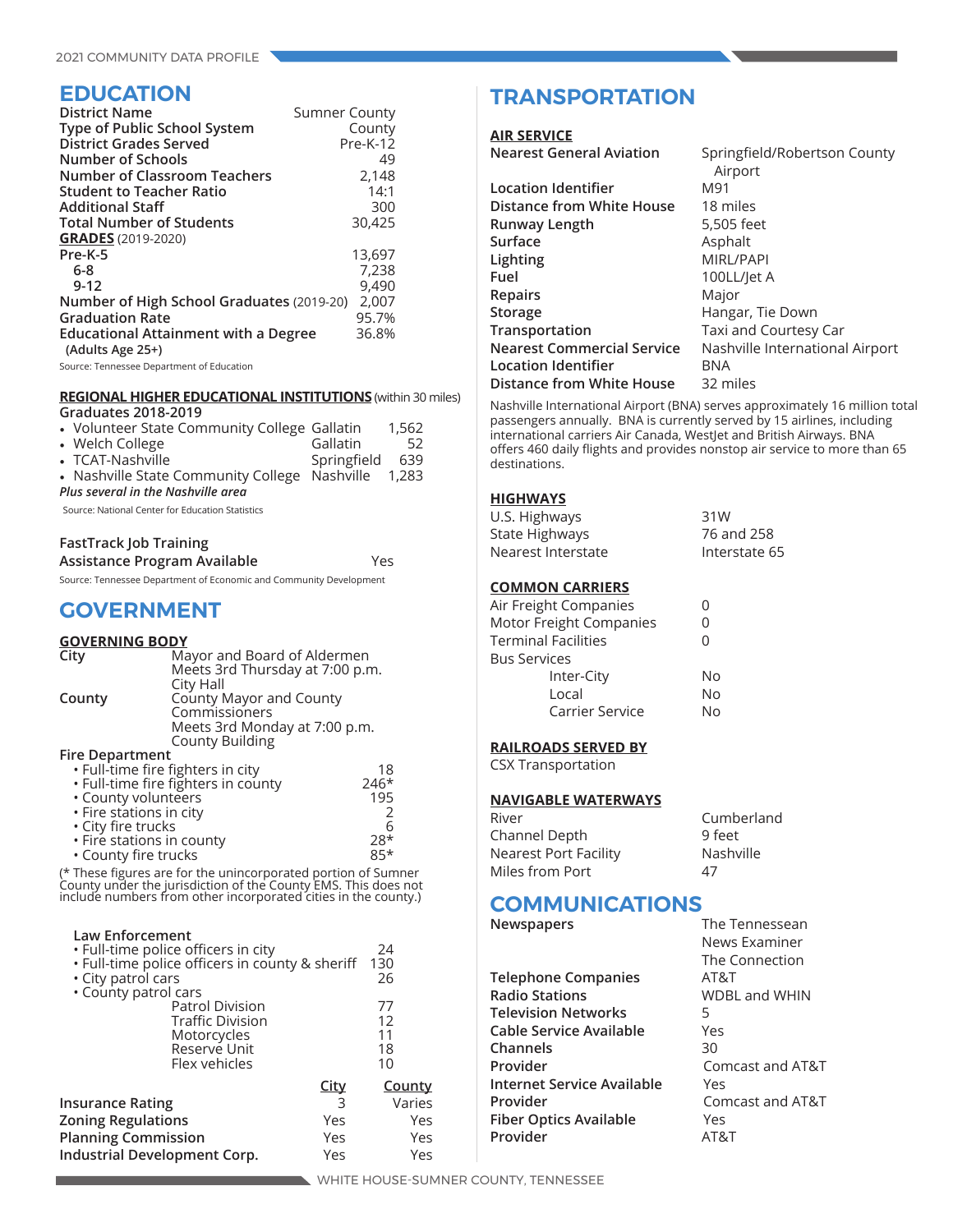| <b>Health Care</b>             |     | Recreation                                  |               |
|--------------------------------|-----|---------------------------------------------|---------------|
| Doctors                        | 8   | Libraries                                   | 1             |
| Dentists                       | 6   | Parks<br>Golf Courses                       | 3<br>$\Omega$ |
| Hospitals (Springfield)        | 1   | (Public & Private)                          |               |
| <b>Beds</b>                    | 109 | <b>Swimming Pools</b><br>(Public & Private) | 0             |
| Clinics                        | 6   |                                             |               |
| <b>Nursing Homes</b>           | 1   | Country Clubs<br><b>Theaters</b>            | 0<br>0        |
| <b>Beds</b>                    | 84  | <b>Bowling Alleys</b>                       | 0             |
| <b>Retirement Homes</b>        | 0   | <b>Ball Fields</b>                          | 7             |
| Beds                           | 0   | Soccer Fields                               | 5             |
| <b>Health Care/Rehab</b>       | 1   | Dog Park                                    | 1<br>1        |
|                                |     | Disc Golf Course<br>Splash Pad              | 1             |
| <b>Religious Organizations</b> |     |                                             |               |
| Protestant                     | 22  | <b>Hotels &amp; Motels</b>                  | 6             |
| Catholic                       | 0   | Rooms                                       | 384           |
| Jehovah's Witness              | 0   | <b>Bed &amp; Breakfasts</b>                 | $\mathcal{P}$ |
| Seventh Day Adventist          | 1   | <b>Largest Meeting Room</b>                 |               |
| Latter Day Saints              | 0   | Capacity                                    | 300           |
| Other                          |     |                                             |               |
|                                |     | Restaurants                                 | 48            |
| <u>Day Care Centers</u>        | 9   | Other                                       |               |
| Day Care Homes                 | 0   | 3.5 mile Greenway around<br>city            |               |

## **FINANCIAL INSTITUTIONS**

| Type of Institution $#$ of Institutions |   | # of Branches | Deposits      |  |
|-----------------------------------------|---|---------------|---------------|--|
| <b>Commercial Banks</b>                 |   | 8             | \$354,495,000 |  |
| Savings Institutions                    |   | 0             |               |  |
| <b>Credit Unions</b>                    | 1 |               | \$17,132,649  |  |
| Total                                   | 8 | q             |               |  |
| Citywide Combined Deposits              |   | \$371,627,649 |               |  |
| <b>Sumner and Robertson Counties</b>    |   |               |               |  |

(Deposits for June 30, 2020)

Source: Federal Deposit Insurance Corporation and National Credit Union Administration

## **INDUSTRIAL SUPPORT SERVICES**

| Service                 | Location  | Distance (Miles) |
|-------------------------|-----------|------------------|
| Tool & Die              | Local     |                  |
| <b>Heat Treating</b>    | Nashville | 24               |
| Foundry                 | Nashville | 24               |
| Heavy Hardware          | Nashville | 24               |
| Sheet Metal             | Local     |                  |
| Lubricants              | Nashville | 24               |
| <b>Welding Supplies</b> | Nashville | 24               |
| Abrasives               |           |                  |

## **COMMUNITY FACILITIES** *(citywide)* **SELECTED ECONOMIC INDICATORS**

#### **2019 ANNUAL AVERAGES**

| County  | Labor Market Area* |
|---------|--------------------|
| 103,810 | 646,835            |
| 101,033 | 630,028            |
| 2.777   | 16,807             |
| 2.7%    | 2.8%               |
|         |                    |

\*Labor Market Area is defined as Davidson, Macon, Robertson, **Sumner**, Trousdale and Wilson Counties in Tennessee.

### **2020 EMPLOYED POPULATION (AGE 16+) BY INDUSTRY**

| Agriculture/Mining            | 0.6%  |
|-------------------------------|-------|
| Construction                  | 7.3%  |
| Manufacturing                 | 13.0% |
| <b>Wholesale Trade</b>        | 3.9%  |
| Retail Trade                  | 10.5% |
| Transportation/Utilities      | 6.6%  |
| Information                   | 1.4%  |
| Finance/Insurance/Real Estate | 6.8%  |
| Services                      | 45.9% |
| <b>Public Administration</b>  | 4.2%  |
| Source: ESRI                  |       |

#### **MANUFACTURING IN AREA (Annual Averages 2019)**

Number of Units 207 Ann. Avg. Employment 7,848 Ann. Avg. Weekly Wage \$1,095

Source: Tennessee Department of Labor and Workforce Development

## **PER CAPITA PERSONAL INCOME**

| Year         | 2020     |
|--------------|----------|
| Amount       | \$34,406 |
| Source: ESRI |          |

## **MEDIAN HOUSEHOLD INCOME**

| Year         | 2020     |
|--------------|----------|
| Amount       | \$66,328 |
| Source: ESRI |          |

### **AVERAGE HOME SALES**

| Year                                         | 2019      |  |
|----------------------------------------------|-----------|--|
| Number of Homes Sold                         | 4.049     |  |
| Average Cost                                 | \$313,385 |  |
| <b>Median Home Value</b>                     | \$235,613 |  |
| Source: Tennessee Housing Development Agency |           |  |

#### **RETAIL SALES**

| Year                                    | 2019            |
|-----------------------------------------|-----------------|
| Amount                                  | \$2,426,209,087 |
| Source: Tennessee Department of Revenue |                 |

## **NATURAL RESOURCES**

**Minerals:** Crushed stone **Timber:** Hardwood

## **AGRICULTURAL**

**Crops:** Corn, hay, soybeans, tobacco and wheat **Livestock:** Equine, cattle, dairy farms